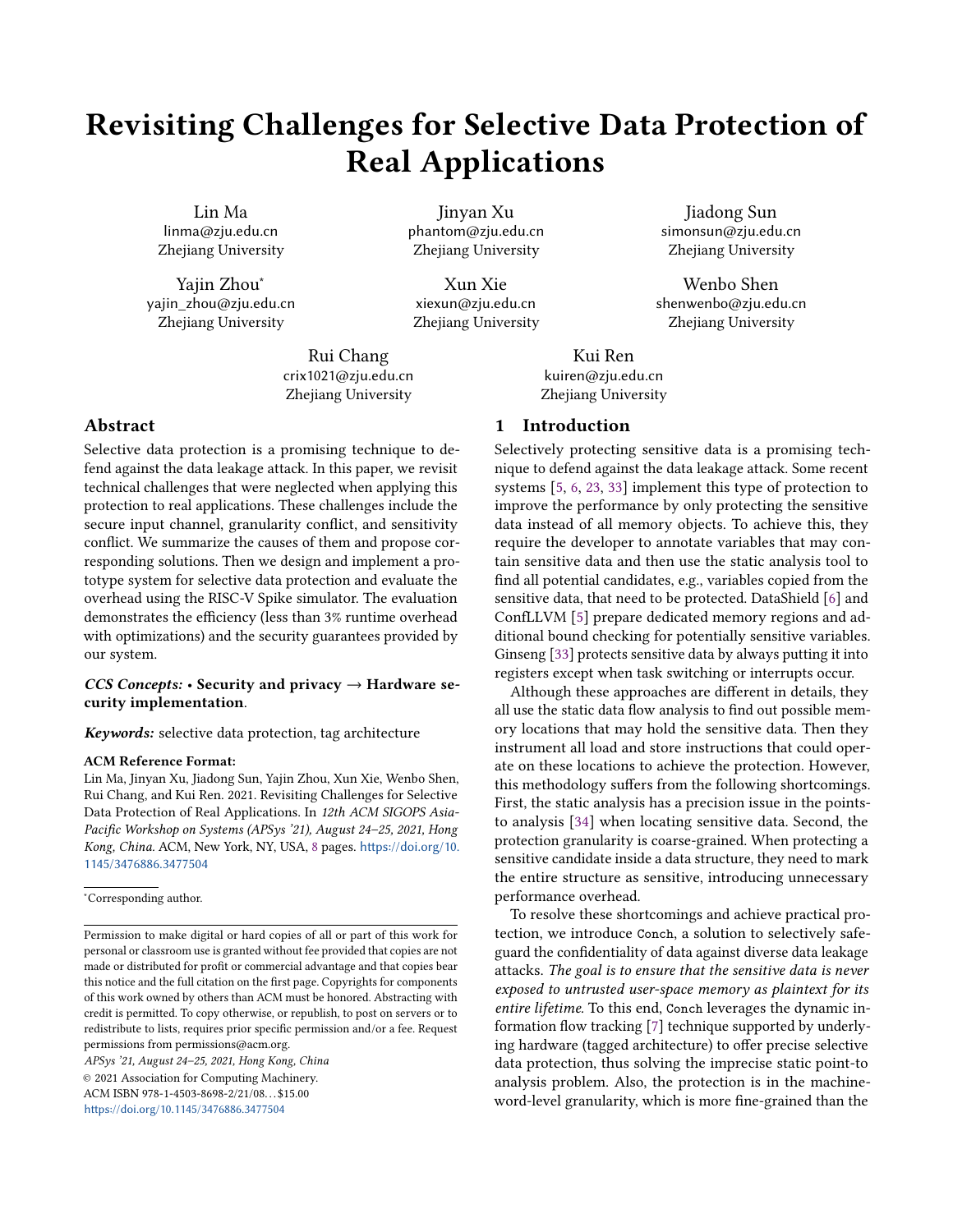structure-level granularity. Besides, Conch utilizes the hardware supported in-memory cryptographic transformation with per-thread encryption keys to offer robust confidentiality protection. With the protection of our system, the attacker cannot spoil the confidentiality of the sensitive data even under a strong threat model since the leaked data is encrypted.

However, when applying this solution to real applications, we need to confront three challenges that were usually neglected by previous systems. First, the sensitive data can be from external sources such as a file. The data could be stored by the OS kernel into a user-provided buffer when using the system call (e.g., the read system call) to read the content from the file. Thus, a mechanism is needed to mark the sensitive data inside the buffer. Second, the granularity conflict between the hardware tag and the memory manipulation instructions (load and store) needs to be solved. Otherwise, the tag for sensitive data could be cleared, compromising the security guarantees of sensitive data protection. Third, the sensitivity conflict will cause semantic compatibility of the program. We need to find a solution to maintain the compatibility, while at the same time, cannot introduce the security loophole that could be abused by the attacker to bypass our protection.

We implement a system prototype on the RISC-V simulator with new instructions, tagged registers, and cache. We also implement the tag prorogation inside the CPU pipeline. We use the mibench [\[15\]](#page-7-7) and the real-world applications to analyze the performance overhead when protecting sensitive data. After that, we perform a security analysis to evaluate the security guarantees provided by our system. The result shows that our system can safeguard the confidentiality of sensitive data with a performance overhead that is less than 3%.

Contributions In summary, our work makes the following main contributions.

- We propose and implement a system to efficiently safeguard the confidentiality of the sensitive data against diverse data leakage attacks with a strong threat model.
- We summarize three technical challenges that were usually neglected by previous systems when applying selective data protection to real-applications, and propose corresponding strategy to confront them.
- We evaluate the overhead and security guarantees provided by our system. The result shows that Conch can successfully defend against sensitive data leakage attacks with an appropriate performance overhead.

## 2 Background

#### 2.1 Sensitive Data Leakage Attack

The attack uses vulnerabilities in programs to exfiltrate sensitive data from the memory. In the following, we present typical scenarios that lead to sensitive data leakage.

```
1 // p is the pointer to incoming packet
2 n2s (p, payload);<br>3 pl=p:
       3 pl = p ;
4 buffer = OPENSSL_malloc (1+2+ payload + padding ) ;
       5 bp = buffer ;
       6 * bp ++= TLS1_HB_RESPONSE ;
       7 s2n ( payload , bp ) ;
8 memcpy ( bp , pl , payload ) ; // over - read at pl!
9 r = ssl3_write_bytes (s , TLS1_RT_HEARTBEAT , buffer ,3 +
              payload + padding ) ;
```
Figure 1. The vulnerable tls1\_process\_heartbeat() function in OpenSSL version 1.0.1f.

Format String Vulnerability Attackers could exploit the format string vulnerability [\[25\]](#page-7-8) to gain arbitrary memory read and write primitive. Even though many tools are presented to detect this vulnerability, it is still exists in realworld applications [\[1,](#page-7-9) [2\]](#page-7-10) nowadays.

**Buffer Over-read** It is a type of vulnerability where a program, while reading data from a buffer, overruns the buffer's boundary and reads (or tries to read) adjacent memory [\[29\]](#page-7-11). For instance, the HeartBleed vulnerability allows the attacker to over-read around 64KB data from the memory buffer adjacent to the allocated buffer for the heartbeat packet. Besides, existing exploits use vulnerabilities like the type confusion, off-by-one, and the integer overflow to corrupt the metadata, especially the length of a dynamic object to achieve the buffer over-read primitive.

#### 2.2 Tagged Architecture

The tagged architecture, proposed in 1973 [\[12\]](#page-7-12), equips the machine memory with additional tags. Since its debut, it has been leveraged for security hardening, e.g., dynamic information flow tracking (DIFT) [\[11,](#page-7-13) [17,](#page-7-14) [18,](#page-7-15) [22,](#page-7-16) [28,](#page-7-17) [30\]](#page-7-18), memory safety [\[13,](#page-7-19) [32\]](#page-7-20), instrumentation and debugging [\[14\]](#page-7-21), capability protection [\[19,](#page-7-22) [32\]](#page-7-20), and others [\[9,](#page-7-23) [26,](#page-7-24) [27\]](#page-7-25). For example, Minos [\[8\]](#page-7-26) uses one-bit tags to indicate the integrity of code pointers. CHERI [\[32\]](#page-7-20) also uses one-bit tags to decide if an address stores a valid capability. The Morpheus [\[13\]](#page-7-19) uses two-bit domain tags to distinguish between code, code pointers, data pointers and other data. Our work also leverages the tagged architecture for runtime sensitive data tracking.

#### <span id="page-1-1"></span>3 Motivating Example and Threat Model

The HeartBleed Vulnerability The HeartBleed (CVE-2014-0160) is a serious vulnerability in the OpenSSL library. It is a buffer over-read bug in the implementation of the heartbeat extension, which allows the attacker to leak sensitive data from the remote server. The code snippet in Fig. [1](#page-1-0) shows the vulnerable function (tls1\_process\_heartbeat()).

Specifically, the vulnerable function allocates a buffer (line 4) with the payload size (payload) extracted from the heartbeat request packet (line 2), which is controlled by the attacker. It finally constructs the heartbeat response packet using this buffer (line 6 to 9). The attacker can craft a malicious heartbeat request packet with a large value at the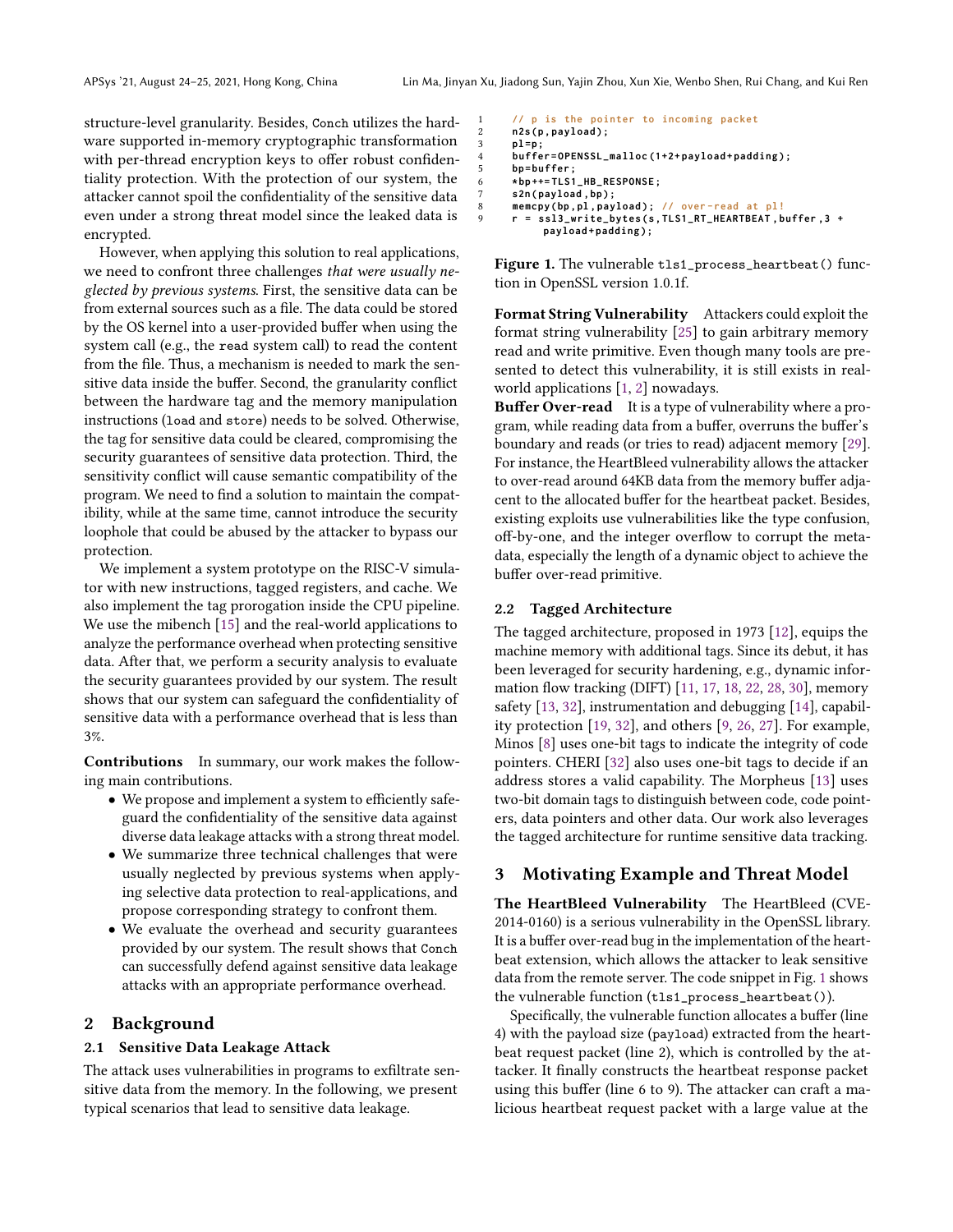Revisiting Challenges for Selective Data Protection of Real Applications APSys '21, August 24-25, 2021, Hong Kong, China

payload field while only appending a small size of payload. Despite the size of the buffer for storing the actual requesting packet (what pl points to) is much less than the value of the payload, the memory copy is still executed, resulting in the buffer over-read bug. As a result, the sensitive data in memory could be leaked to attacker. To defend this, our system ensures that sensitive data is always encrypted in the memory, with the encryption key maintained by the kernel. The vulnerability may still exist. However, it cannot be exploited to leak the private data in the plaintext. The basic idea is straightforward. However, making it work for real applications needs to solve three challenges, which we will discuss in Section [5.](#page-3-0)

Threat Model and Assumptions Our system assumes a strong threat model that the attacker can read arbitrary use-space memory. This can be achieved through the nature of the vulnerability (the HeartBleed). However, the attacker cannot inject code into execution due to the availability of DEP. Also the attacker cannot hijack the control flow of the program. These assumptions align with previous works [\[5,](#page-7-1) [6,](#page-7-2) [23,](#page-7-3) [33\]](#page-7-4). We do not consider the exploit of kernel vulnerabilities to leak user-space memory. Also, the side-channel attack and the cold-boot attack are out of the scope.

## 4 Overall System Design

Our work aims to selectively protect sensitive data by ensuring that it is never exposed to untrusted user-space memory as plaintext ever since its initialization. To this end, our system requires the developer to annotate the source of sensitive data. Then the compiler wraps the source with new CPU instructions to enable tag initialization. When the program executes on the CPU, it utilizes the tagged architecture to dynamically track the propagation of the sensitive data inside the registers and caches. Before any tagged data being written into the memory, an encryption engine will transparently encrypt the data. As a result, the sensitive data will never be leaked as plaintext in the user-space memory. In the following, we will illustrate the main steps of our system.

Annotating Sensitive Data Conch selectively tracks and encrypts the developer-specified sensitive data. By focusing only on this subset, the performance overhead can be limited. Moreover, this human-in-the-loop strategy can be flexible and accurate compared to an automatic one [\[11\]](#page-7-13).

Most of the previous systems [\[5,](#page-7-1) [6,](#page-7-2) [33\]](#page-7-4) take the type-based annotation and allow the developer to mark the definition of memory objects in the source code to regard them as sensitive. For instance, ConfLLVM allows the developer to annotate the top-level definitions, i.e., global variables and function signatures, while Ginseng only allows the annotations of local variables. However, the type-based annotation cannot support fine-grained protection because the granularity of the sensitive data remains in the data structure level. For

Conch, developers just need to add annotations at the sensitive data starting point, aka, sensitive sources. The compiler will automatically generate the machine instructions to mark the data as sensitive (using the memory tag.) Though the idea of annotating is rather simple, it is not trivial to implement because the sensitive data can come from multiple sources, such as files in the disks, inputs from keyboards, and random bytes from the pseudo-random number generator. The challenge will be discussed in Section [5.](#page-3-0)

Propagating Tags In our system, a one-bit tag is applied to a machine word. As a result, it only imposes 1.56% memory space overhead on modern 64-bit architecture. The memory accesses will be split into the data access and the tag access. To decrease the incurred extra DRAM traffic overhead, the tag cache optimization is adopted, which is proven to be highly useful [\[16,](#page-7-27) [27\]](#page-7-25).

The tagged architecture is similar to systems for information flow tracking [\[4,](#page-7-28) [13\]](#page-7-19). The architecture associates each data with its tag in both the execution pipeline and the memory hierarchy. To offer robust protection, it introduces tag (or taint) propagation rules that enable a lifetime tracking for the sensitive data as well as its transformed variants. The rules strictly ensure all operations that involve sensitive data should propagate the sensitivity to the result. When the CPU executes a memory unrelated instruction, the tag of the source register may propagate to the destination register, according to the propagation rules. For memory related instructions such as store and load, the tags should be stored into, or loaded from the memory together with the data. To facilitate this process, our system augments the registers and caches to hold the tags.

Encrypting Data Our system encrypts the sensitive data (tagged data) before being written into the memory. With the memory tag, the encryption engine is transparent to the program as it does not require any instrumentation to distinguish sensitive data from others.

Our system utilizes a strong block cipher named QARMA [\[3\]](#page-7-29). Compared with the commonly used AES, the major advantage of QARMA is that it enables an additional input named tweak to parameterize the permutations. For each memory word, our system chooses its address as the tweak used in the encryption. Hence the same sensitive data in different addresses will have different encrypted outcomes, which increase the difficulty of cryptanalysis.

Our system has fine-grained management of the encryption keys by the operating system kernel. Once the system is booting, each CPU processor randomly generates a master key. After that, when a new thread is created, a per-thread key will be generated using this master key and then be associated with the context of this thread. Our system offers two additional micro-architectural registers that cannot be accessed from user-space to store the master key and the currently in-use thread key. The master key register preserves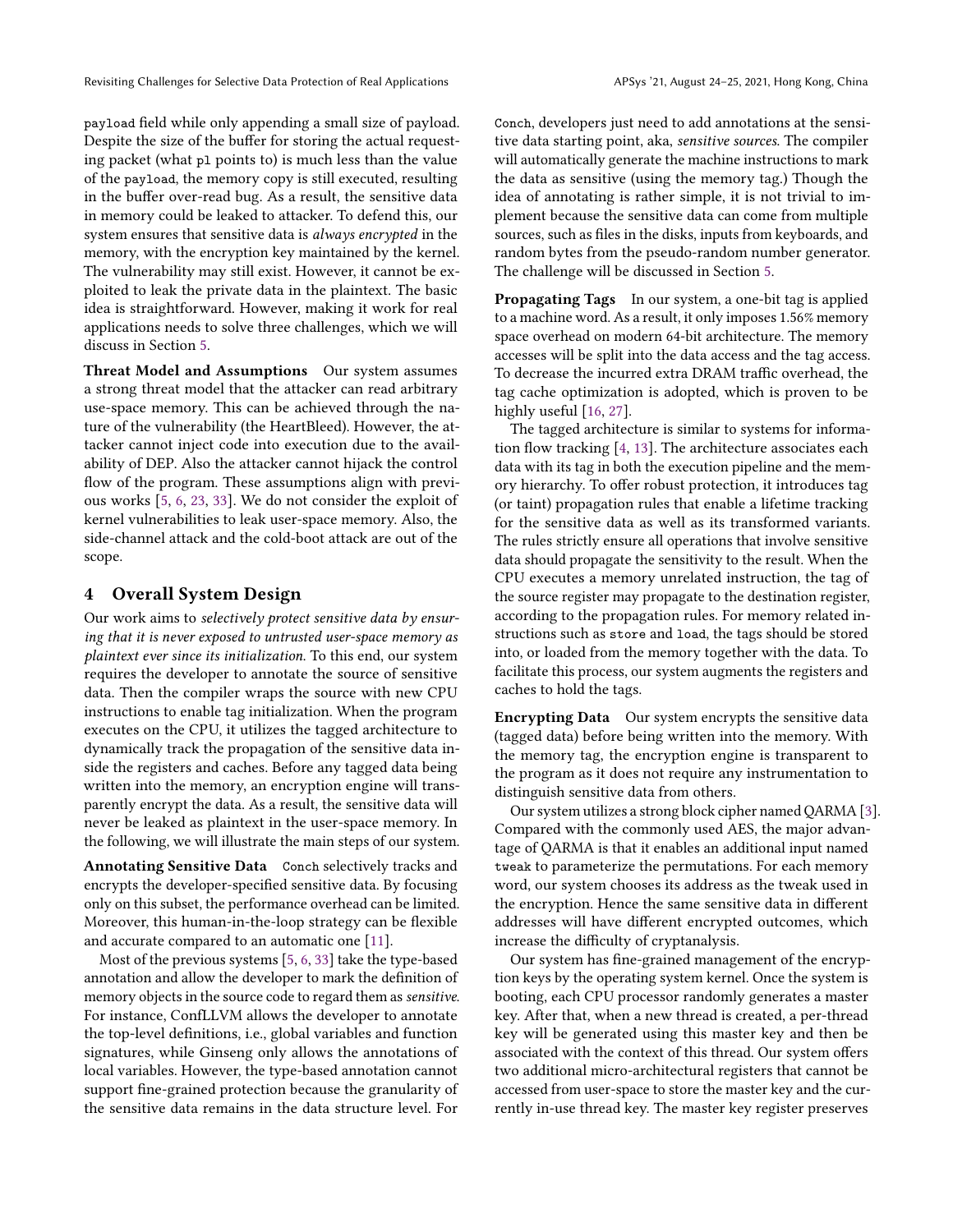the master key ever since its initialization. The thread key register, however, keeps changing as the thread is actively scheduling. During the context switch, the old thread's key will be saved on the kernel stack, and the current thread's key is loaded. With this fine-grained key management, Conch provides a trusted guarantee to the robust encryption defense.

## <span id="page-3-0"></span>5 Practical Challenges

Though the architecture is straightforward and similar to the previous one [\[13\]](#page-7-19), applying such a defense on real programs needs to confront several challenges (These challenges were usually ignored by previous systems [\[13,](#page-7-19) [23,](#page-7-3) [24\]](#page-7-30). In this section, we will present the details of these challenges and the coping strategies.

#### 5.1 Sensitive Input Channel

The sensitive data is not allowed to be exposed in the userspace memory without encryption. However, the sensitive data may already reside inside the memory before the developer has the chance to annotate it, e.g., written by the system call in the OS kernel. In other words, our system should pay attestation to every possible channel through which the sensitive data enters into the user-space memory (Sensitive Input Channel in this paper).

Previous systems either omit this problem [\[23\]](#page-7-3) or require the developer to rewrite the code and ensure the buffer that receives the sensitive data is protected via isolation [\[6\]](#page-7-2), which requires additional engineering effort. Our system proposes a design of sensitive input channel that can associate the tag to the sensitive data and initialize the defense before the data being written into userspace memory. The construction of this channel is not trivial due to the following two reasons. First, the sensitive data may come from various sources, such as files in the disks, keyboards, network sockets. Second, the sensitive input channel should not change the way (or the APIs) that are used to maintain the program's compatibility.

Specifically, Conch leverages the OS kernel to build the sensitive input channel. This is because the kernel is in charge of processing the data from the sensitive source and placing it into the supplied user-space memory buffer. However, the kernel has no idea whether the incoming buffer contains sensitive data or not. A direct solution is to use dedicated devices for sensitive inputs like Ginseng [\[33\]](#page-7-4), which needs extra UART devices. However, it does not satisfy the issues of multiple types of input sources.

Our system solves the issue by allowing the developers to inform the kernel that the passing buffer will contain sensitive inputs. To accomplish this, it patches existing system calls in the kernel. For instance, a file is opened with the specified O\_SENSITIVE flag so the kernel can return a file descriptor associated with the additional attribute. When

the program reads data from this special file descriptor, the kernel can switch to the sensitive input channel and initialize the protection before the data is placed into the user-space buffer.

We argue that the design choice of Conch is reasonable and will not cause overprotected for two reasons. First, due to our observations, we found that real applications, like OpenSSL, will store sensitive data, like the private key, in a dedicated file without mixing with other insensitive content. Second, even there are some data, like the constant prefix for a private key, is non-sensitive, it's better to protect it and the sensitive data as a whole to prevent attackers from easily locating the sensitive data in memory.

In the implementation, Conch patches the copy\_to\_user() function, which is an interface that transmit the data from kernel-space to user-space memory. This function will check if the file descriptor is opened with the O\_SENSITIVE flag to perform the actual data transmission. Besides, our system changes the getrandom system call, which is widely used in cryptographic algorithms, to give random value that is protected with tags.

#### <span id="page-3-1"></span>5.2 Sensitivity Conflict

Another challenge is the sensitivity conflict that will cause the behaviors of program to not match the expectation. One example is when protecting the session key of the SSL/TLS handshaking process in the OpenSSL library, the content that is encrypted using this session key (in the tls1\_enc() function) will be tagged as sensitive, due to the tag prorogation. Thus, it will be encrypted again by Conch when writing into the memory before being sent to the client. Hence, the received data cannot be decrypted since the client does not have the encrypted key maintained by Conch.

To solve this challenge, we provide an instruction that can remove the memory tag of a buffer. The developer can insert this instruction to the program when the data is already protected (encrypted) and needs to be shared with another entity (SSL client for instance.) However, we need to ensure that this instruction cannot be abused by the attacker to remove the tag of arbitrary memory. Fortunately, the control flow of the program cannot be hijacked (See the threat model in Section [3\)](#page-1-1), thus the attacker cannot redirect the control flow to remove the tag of a buffer controlled by the attacker.

#### 5.3 Granularity Conflict

Conch has one-bit tag for a machine word. This may introduce the granularity conflict between a memory tag and the byte granularity of the memory load and store instructions. We use the example in Figure. [2](#page-4-0) to demonstrate this issue. As the figure shown, there are two variables (a 4-byte array buf and 4-byte integer i) placed into one machine word by the compiler. The code a reads four bytes sensitive data from a dedicated file descriptor into the buf so the memory tag will be set to 1 because the associated machine word contains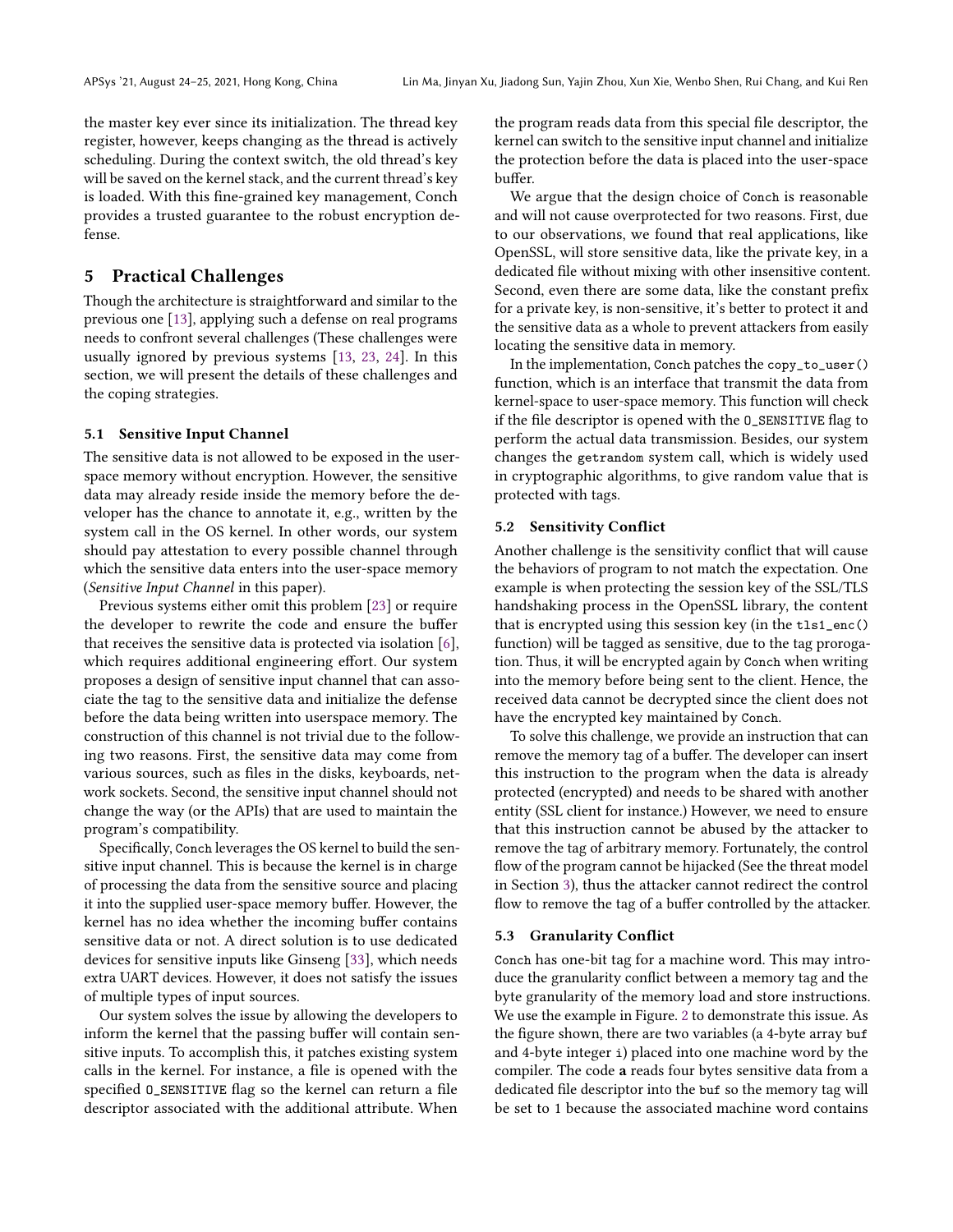Revisiting Challenges for Selective Data Protection of Real Applications APSys '21, August 24-25, 2021, Hong Kong, China

<span id="page-4-0"></span>

Figure 2. The granularity conflict: The dotted frames represent the state of memory word state after the a and b lines of code. ? marks the uncertain tag value.

sensitive data. However, after executing the code **b** which puts a constant value into the variable i, the ambiguity about the value of the tag of this memory word is introduced since the machine word now contains both the sensitive data and normal data.

The direct solution for this conflict is to extend the tagged architecture to support per-byte memory tags and ensure one tag will be necessarily associated with exactly one variable, However the per-byte tags leads to a leap of memory overhead from the 1.56% to 12.5% to store the tags. Though there is architecture [\[9\]](#page-7-23) claims to support unbounded bits of tag, most tagged architectures [\[19,](#page-7-22) [28,](#page-7-17) [30,](#page-7-18) [32\]](#page-7-20) utilize only one-bit tags to reduce the memory overhead.

After surveying the recent works that utilize the memory tag for security, we sadly find that this conflict is rarely discussed. Some researches [\[13,](#page-7-19) [28\]](#page-7-17) only focused on word aligned objects, like pointers. Nick's work [\[24\]](#page-7-30) adopts the tag to protect data in the stack. But they only discuss wordaligned variables and ignore the fact the unaligned variables could exist.

Conch firstly discusses the impact of granularity conflict. To ensure the sensitive data is always protected, we decide to retain the tag and according to our evaluation (Section [7.4\)](#page-5-0), the extra overhead from over-tagging is acceptable.

#### 6 System Implementation

We have implemented a prototype system based on the Spike simulator by extending the pipeline and registers to construct the tagged architecture. Because the vanilla Spike lacks the simulation of cache, we write our own cache module plugin to simulate the instruction and data cache. We implement the extended instructions, based on the RISC-V custom instructions support, into the Spike and modify the v9.2.0 GCC compiler for support. Besides, we implement the QARMA algorithm [\[3\]](#page-7-29), i.e.,  $QARMA_5-64-\sigma_1$ , which encrypts 64-bits block data with a 128-bits key in 12 rounds. To accurately model the memory system and assess the overhead of tag accessing, we utilize the state of art memory simulator DRAMSim3 [\[20\]](#page-7-31). Last, we add the key management and the sent the state of memory word state after the a and b lines<br>
Figure 3. The<br>
sensitive data. However, after executing the code **b** which<br>
Model B (with<br>
pubta constant value into the variable s, the ambiguity about<br>
the va

<span id="page-4-1"></span>

Figure 3. The runtime overhead of Conch Model A and Model B (with tag cache support) for mibench [\[15\]](#page-7-7)

## 7 Evaluation

## 7.1 Methodology

We adopt a methodology used in TIMBER-V [\[31\]](#page-7-32) to estimate the system runtime performance overhead by mapping executed instructions into actual cycles using different pipelined CPU models. To this end, we rewrite the histograms module in the Spike simulator to allow the precise recording of all executed instructions and trace all memory accesses. Specifically, we first define a baseline model without the tagged memory extension and then compare with another two models, one of which is equipped with tag cache optimization and another one is not. Different from TIMBER-V, which assigns cycles for each instruction empirically, we build a more accurate pipelined model and configure the CPU and cache referring to the SiFive CPU manual [\[35\]](#page-7-33). We additionalhy utilize the memory simulator DRAMSim3 and add the tag cache into Spike to evaluate the memory access overhead.

Baseline CPU Model As a baseline, we configure the simulator referring to the Freedom FU540-C000 Soc. Based on that, we model the instructions cycle according to the SiFive manual. For the memory load and store instructions, they cost two or three cycles depending on operand values when the cache hits. When the cache misses, we model the latency according to the DRAMSim3 simulator.

Conch CPU Model There are two models, namely Conch Model A and Conch Model B. The Model B is optimized with tag cache while A is not. For the encryption engine of these two models, we assume a four-cycles latency for  $QARMA<sub>5</sub>$ -64- $\sigma<sub>1</sub>$  to encrypt or decrypt a block, similar to the previous work [\[13,](#page-7-19) [21\]](#page-7-34). For the optimized Model B, we configure the 4KB eight-way associative tag cache.

We claim that the methodology is pessimistic guided because the decreased CPU cycles of register instructions will relatively increase the impact caused by the memory instructions and results in a higher overhead of tagged architecture. That is, the result can not be viewed an upper bound on the achievable performance.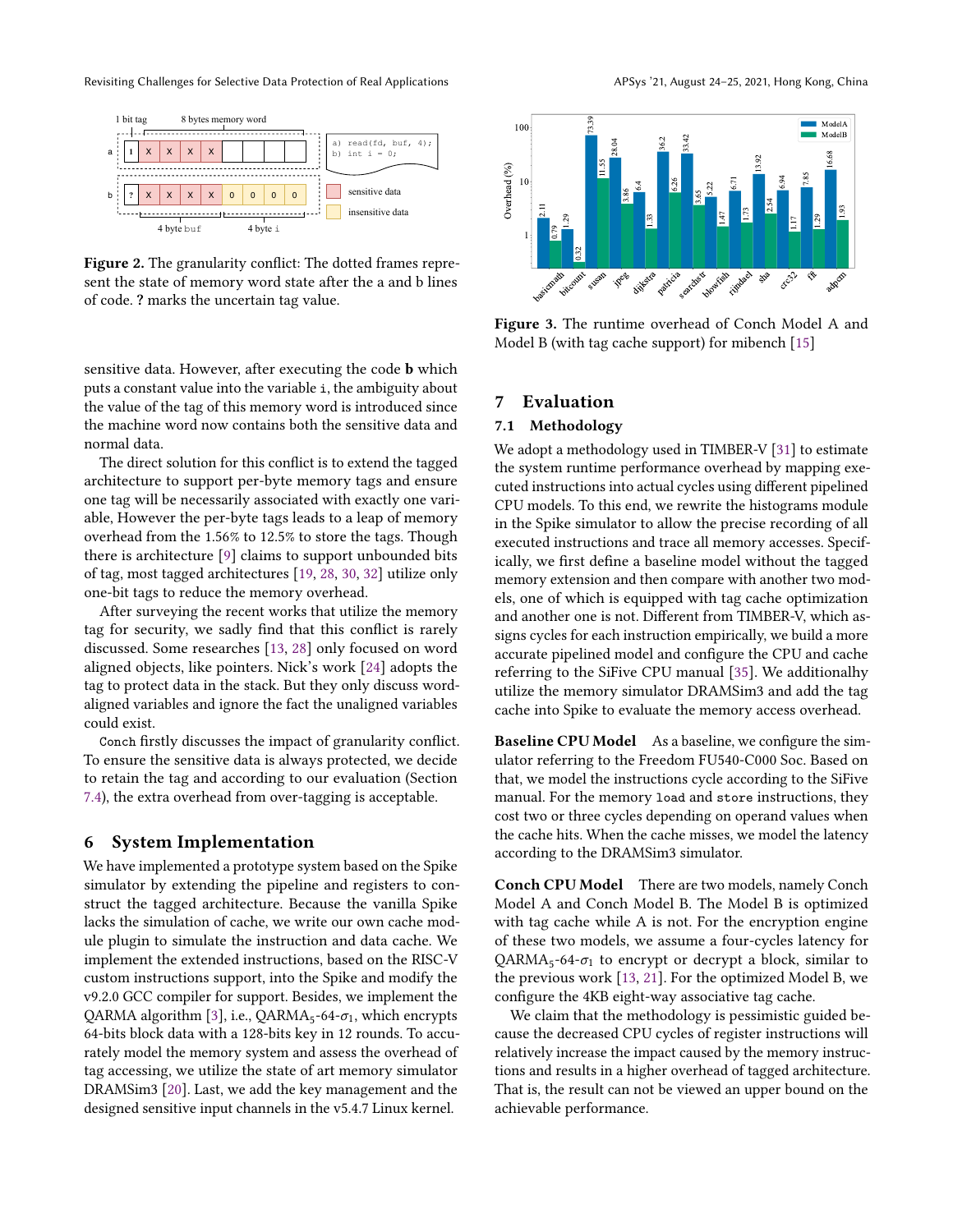<span id="page-5-1"></span>

Figure 4. The runtime overhead of Conch Model A and Model B (with tag cache support) in real-world application when protecting sensitive data.

## 7.2 Benchmarks

To estimate the cost caused by the tagged architecture, we use the mibench [\[15\]](#page-7-7) to measure the overhead. We use 13 programs that can be built for the RISC-V architecture without modification with the default optimization level. Since we do not annotate any sensitive data, the overhead is all caused by the tag architecture. The result is shown in Fig. [3.](#page-4-1) This result shows an average runtime overhead of 18.3% for the Model A with the maximum value of 73.39% for the program susan, an image processing program that performs large amounts of memory accesses. Other programs with frequent memory access have a comparatively high overhead compared with the CPU-intensive programs. However, with the tag cache optimization, the result (2.914% on average) is promising. It shows that the tag cache can efficiently decrease the runtime overhead of tagged architecture.

#### 7.3 Real Programs

In this section, we use Conch to protect the sensitive data in real-world programs and analyze the performance overhead. We choose the cryptographic applications including blowfish and rijndael from the mibench as targets. Besides, we select the zip30 application and the OpenSSL library to enrich the evaluation. The overall result is shown in Fig. [4.](#page-5-1)

Cryptographic Algorithms To protect the sensitive data (encryption keys) of the cryptographic algorithms blowfish and rijndael, we annotate the source code to ensure that the password, which is involved in the generation of the encryption key, is protected once it enters the memory. We rewrite these two programs to read the password from the sensitive file with the O\_SENSITIVE flag. As the Fig. [4](#page-5-1) show, our system has low performance overhead. For the Model A, Conch imposes 5.56% and 6.89% overhead for blowfish and rijndael, respectively. For Model B, the overhead lower to 1.51% and 2.13%.

Cryptographic Applications We use the zip30 and the OpenSSL as target applications. The first one is a widely used compression utility, which implements a protection to encrypt the file content using a user-provided password. To protect the sensitive password, we rewrite the program to load the password from a specialized TTY input channel. The performance overhead is 86.55% for Model A and 15.89%

<span id="page-5-2"></span>Table 1. The result of granularity conflict of 4 applications. In the table, we show the percentage of sensitive data that has been over-tagged and extra runtime overhead for each application.

|                                                                                 | $blowfish$   rijndael | zip30 | OpenSSL |
|---------------------------------------------------------------------------------|-----------------------|-------|---------|
| Over-tagging   $0.033\%/0.14\%$   $0\%/0\%$   $0.13\%/1.04\%$   $5.12\%/2.16\%$ |                       |       |         |

for the optimized Model B, respectively. This relatively high overhead comes from the high frequency of memory accesses as it trivially reads uncompressed input data chunks and writes encrypted output to memory.

For the OpenSSL, we use Conch to protect its SSL/TLS communications. Besides the sensitive master key and the session key, we also protect the private key used in handshaking. To do this, we rewrite the SSL\_CTX\_use\_PrivateKey\_file() function to allow it to read the sensitive private key from the specialized channel our system supplies. For the master key and the session key, they are both obtained from the pseudo-random generator function tls1\_PRF(). Hence, we annotate this sensitive source to initialize the protection. The result (7.23% for Model A and 2.27% for Model B) shown in Fig. [4](#page-5-1) indicates the high efficacy even when protecting the sensitive data in a relatively complex application.

#### <span id="page-5-0"></span>7.4 Granularity Conflict Study

As discussed in Section [7.4,](#page-5-0) the choice of retaining the tag will cause over-tagging issue. We show the experiment result of the over-tagging ratio in Table [1.](#page-5-2)

The result shows that except rijndael, three other applications suffer from the granularity conflict. In particular, there is 0.033% sensitive data over-tagging for blowfish. That said, 0.033% of the protected data is supposed to be insensitive. The over-tagging result is 0.13% for zip30, and 5.12% for OpenSSL. We additionally estimate the cost of protecting the wrongly tagged data. The result is it imposes 0.14%, 1.04%, and 2.16% extra runtime overhead for blowfish, zip30, and OpenSSL, respectively.

#### 7.5 Security Analysis

Conch aims to safeguard the confidentiality of sensitive data. The threat model is strong as the attacker is granted with arbitrary read and write primitive. Because Conch utilizes the tagged architecture to dynamically track the sensitive data and encrypt it before it is written into memory, the sensitive data cannot be leaked.

In the following, we will analyze the possible loophole due to the granularity and sensitivity conflict.

Granularity Conflict Our system retains the tag in the granularity conflict. Thus it will not remove tags for sensitive data. As a result, the security guarantees still hold, although unnecessary data may be protected.

Sensitivity Conflict We allow the developer to rectify the tag propagation with the ability to remove the memory tag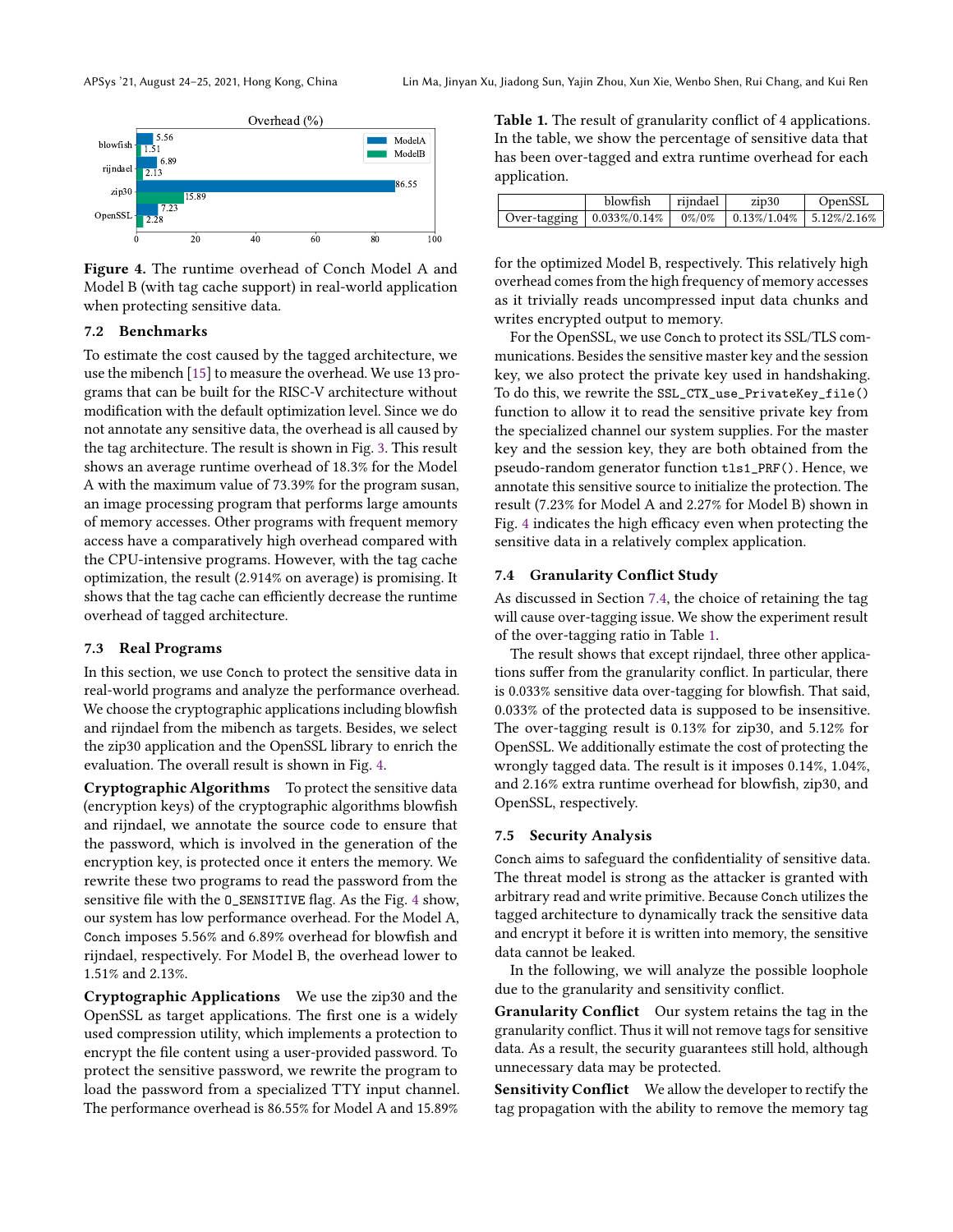of a buffer to solve the sensitivity conflict issue (Section [5.2\)](#page-3-1). In our threat model, the attacker cannot hijack the control flow so the tag removing instruction cannot be abused to bypass our protection.

## 8 Related Work

Selective Data Protection Instead of protecting all memory objects, selective data protection only focuses on partial targets, such as pointers, control-flow related variables, and the developer specified sensitive data. Some recent approaches achieve this by requiring the programmer to annotate sensitive memory objects in the source code. DataShield[\[6\]](#page-7-2) and ConfLLVM[\[5\]](#page-7-1) prepare dedicated memory region and additional bound checking for the annotated sensitive data. Tapti et al[\[23\]](#page-7-3), similar to Conch, selectively encrypts the sensitive content before it is written into memory. However, the cryptographic transformations they designed are done by the instrumentation code instead of the hardware engine hence has poor performance. Ginseng[\[33\]](#page-7-4) innovatively protects annotated sensitive data by allocating them to registers at compile time and only puts it into memory when task switching or interrupts occur. To defend against a compromised kernel, Ginseng leverages the Trusted Execution Environment (TEE) to manage encryption and decryption. These approaches bear disadvantages like high runtime overhead, coarse granularity, and the difficulty of deploying.

Tag-based Memory Protection Several systems utilize the tagged architecture for protection end. For example, lowRISC[\[19\]](#page-7-22) uses tags to specify whether a memory address is readable or writable. HDFI[\[28\]](#page-7-17) uses tags to achieve dataflow integrity. CHERI[\[32\]](#page-7-20) uses tags to indicate if a memory address stores a valid fat pointer. Among the previous work, Morpheus[\[13\]](#page-7-19) is closest to Conch. It uses two-bit domain tags to distinguish code, code pointers, data pointers, and normal data and further adopts the domain encryption defense to randomizes the representation of code, code pointers, and data pointers before they are written into memory. The difference is that Conch aims to protect the developer specified sensitive data, which is the superset of Morpheus's target. Additionally, Conch promises protection ever since the data is initialized and only consumes one-bit tags, comparatively more lightweight and easy to implement.

Information Flow Tracking (IFT) IFT frameworks based on whole system emulation[\[10\]](#page-7-35) incur high performance penalties, making it unsuitable for the protection of running programs. Taintdroid[\[11\]](#page-7-13), instead, leverages the architectural features of virtual-machine-based smartphones to enable efficient, system-wide taint tracking to monitor how third-party applications handle the private data of users. There are two main differences between Conch and Taintdroid. First, Conch takes advantage of tagged architecture to utilize hardware support taint analysis while Taintdroid is based on the virtual machine and needs to instrument

the VM interpreter. Second, Taintdroid automatically detects and defines privacy-sensitive sources, such as GPS location and APP List. Hence it cannot work as flexibly as Conch to protect specific data that the developer expects. There are several general hardware architectures[\[9,](#page-7-23) [26,](#page-7-24) [27\]](#page-7-25) that can be used to achieve dynamic IFT. Conch leverages a similar architecture compared with them but only requires one-bit tags, which is proven to be efficient[\[16\]](#page-7-27).

## 9 Conclusion

In this paper, we revisit the technical challenges that were usually neglected by previous systems when applying selective data protection to real-applications, and propose corresponding solutions. Then we design and implement a prototype system for selective data protection and evaluate the overhead using the Spike simulator. The evaluation demonstrates the efficiency (less than 3% overhead with optimizations) and the security guarantees provided by our system.

## 10 Acknowlegements

The authors would like to thank the anonymous reviewers for their insightful comments that helped improve the presentation of this paper. This work was partially supported by the National Natural Science Foundation of China (grant No.61872438), Leading Innovative and Entrepreneur Team Introduction Program of Zhejiang (No. 2018R01005), the Fundamental Research Funds for the Central Universities (Zhejiang University NGICS Platform, K20200019). Any opinions, findings, and conclusions expressed in this paper are of the authors and do not necessarily reflect the views of funding agencies.